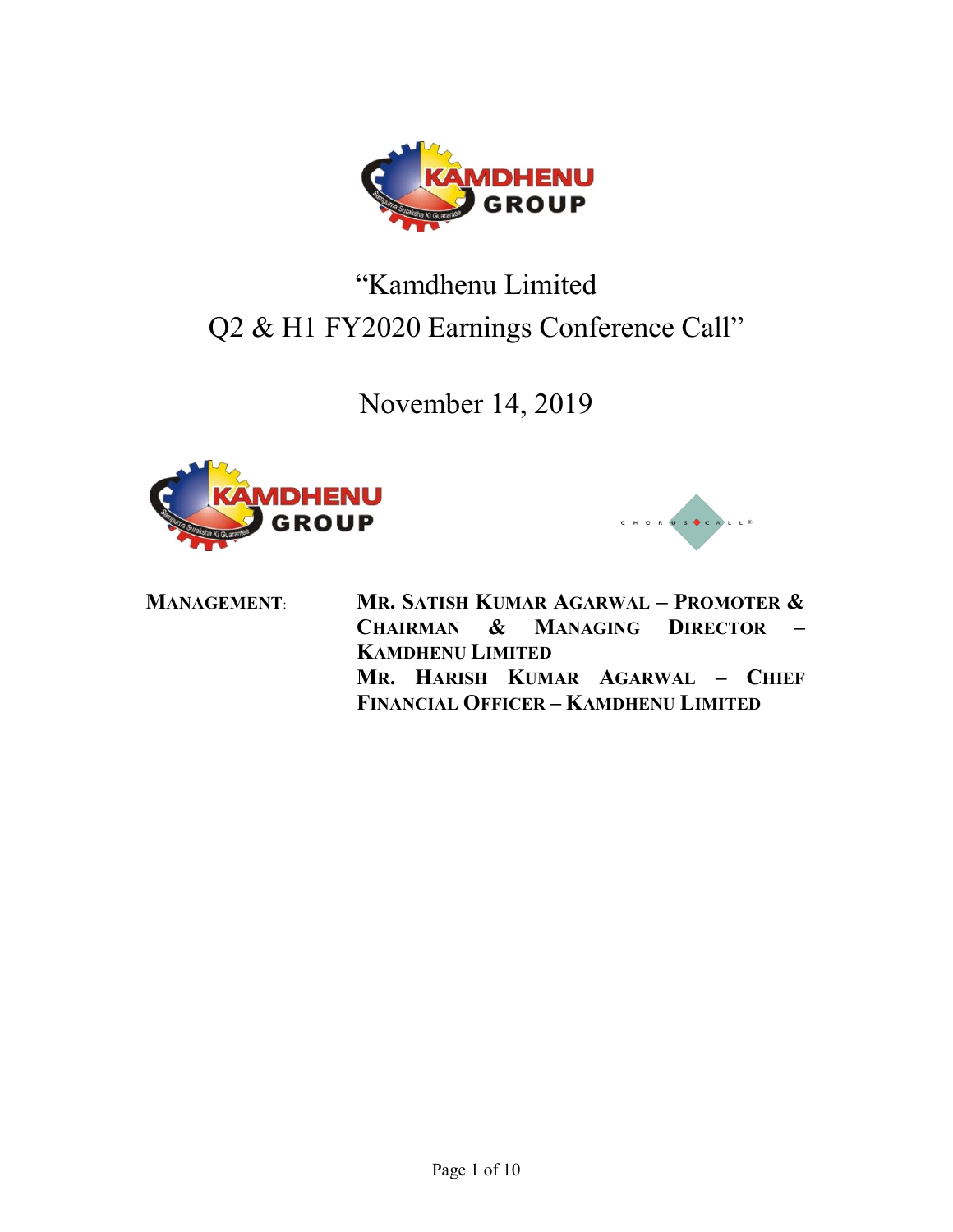

Moderator: Ladies and gentlemen good day and welcome to the Q2 & H1 FY2020 Earnings Conference Call of Kamdhenu Limited. This conference call may contain forward-looking statements about the company, which are based on beliefs, opinions and expectations of the company as from the date of this call. These statements are not the guarantees of future performance and involve risks and uncertainties that are difficult to predict. As a reminder, all participant lines will be in the listenonly mode and there will be an opportunity for you to ask questions after the presentation concludes. Should you need assistance during the conference call, please signal an operator by pressing "\*" then "0" on your touchtone phone. Please note that this conference is being recorded. I now hand the conference over to Mr. Satish Agarwal, Chairman and Managing Director of Kamdhenu Limited. Thank you and over to you Sir!

Satish Kumar Agarwal: Good afternoon and a very warm welcome to everyone. Along with me, I have Mr. Harish Agarwal, Chief Financial Officer of the Company and SGA, our Investor Relation Advisor. I hope you have received our results and investor presentation by now. For those who have not received, you can view them on our website.

> Friends, let me start by giving you some key updates regarding Kamdhenu's steel business. The steel sector has faced multiple headwinds with imports from China increasing to a large extent which has caused disruptions in the domestic markets.

> During the first half, the average price of TMT bars have reduced by 14% which has led to lower profits in the steel business. Despite of all these, our volumes have grown by over 17% and our profit before tax in the steel business has grown by 8%.

> This is on account of our strong execution strategy, brand pull, created through our large distribution and marketing strength. Our like-to-like profit after tax for the steel business has grown by 43% on year-on-year basis to Rs.17.8 Crores on account of adjustment in the deferred tax.

> The situation in the steel market is now improving and we are seeing certain green shoots. Traction for TMT bars have improved significantly on account of increase in government expenditure on the sector and retreat of monsoons. We believe the demand for TMT bars will grow manifolds with the pickup in the infrastructure activities such as affordable housing in the country. Kamdhenu being the strong player in the TMT business through its strong dealer network in India is well positioned to capture the benefits of this trend.

> The company has always believed in taking challenges head on and with their belief. We have managed to achieve a total brand sales turnover of Rs.5,519 Crores, even in this challenging business environment. We had a target of reaching total brand revenues of Rs.20,000 Crores by FY2022.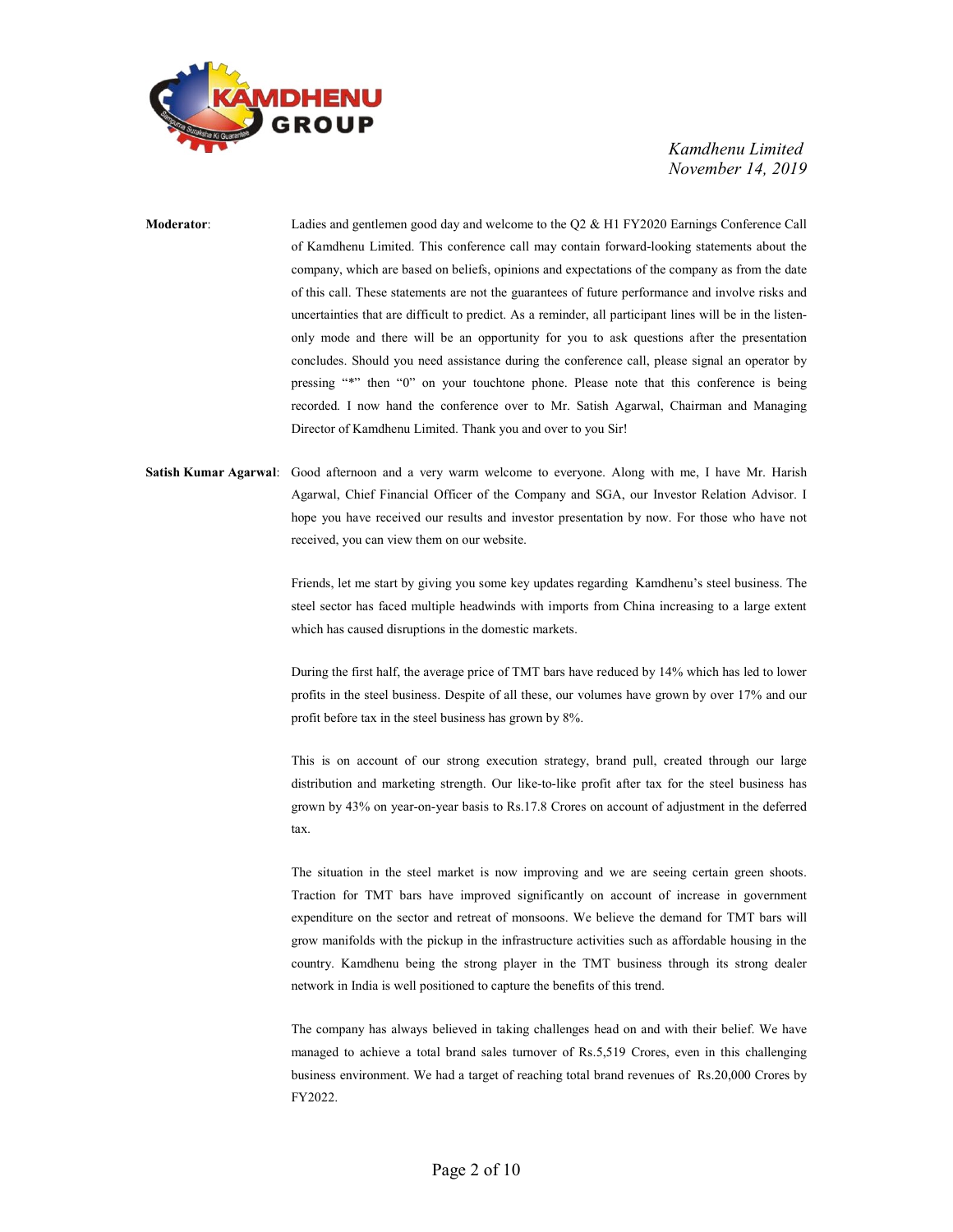

 We have decided to bring in more efficiency in our own manufacturing and increase our market share by leveraging our brand and our asset light business model.

 In line with this we have reduced our focus and sales done in B2B segment which in fact is a trading sale. The shift in strategy has led in increase margins, better efficiencies with higher return ratios and reduced working capital requirements.

 Our sales volumes excluding trading sales have gone up by 24% as compared to the first half of FY2019. Our steel franchisee operations have continued the excellent performance which is an evident as our royalty income has also shown significant improvement and has grown by 26% to Rs.48 Crores for H1 FY2020.

 The company is on course of to beat its target of Rs.100 Crores through royalty income during this financial year. We endeavor to extend our franchise operations by reaching an overall capacity of 5 million metric tonnes per annum by FY2022 which will help us to achieve our long term target of Rs.150 Crores through royalty income by FY2022.

 Kamdhenu has always believed in continuous communication and consumer engagement. The company has spent Rs. 37.1 Crores on branding and marketing and another Rs.15.2 Crores were spent by our franchises on the Brand during the first half of FY2020.

 Now coming to our paint business, in April 2019 a major fire broke out in the paint factory of the company due to which the inventory at the factory, property, plant and equipment got damaged substantially. The damages were to the tune of Rs.45.68 Crores. The company has filed insurance claim of Rs.45 Crores with an insurance company and the process of assessing the claim settlement has been initiated and is underway. The management of the company is confident that the amount claimed from the insurance company is certain to be realized based on valid and subsisting insurance policies.

 Accordingly the company has recognized insurance claim receivable amounting to Rs.45 Crores (to the extent of amount claimed) in the books of account.

 Post our fire at the paint plant it was decided on immediate basis to outsource production of the paint products from third party manufacturers at various locations. The company has ensured the quality standards by deputing its own technical team at the manufacturer's plants. Recently, the manufacturing operations at the stainer and emulsion divisions of the paint plant has started in the month of August and September 2019 respectively. We will soon start restoration of the remaining plant in phase II at our own unit at Rajasthan.

 Coming to the hive off of the paint division, the board of directors of the company have already recommended the hive-off of the paint division through a demerger into a separate mirror image shareholding company. Due to the fire at our paint factory, the process of the hive off has been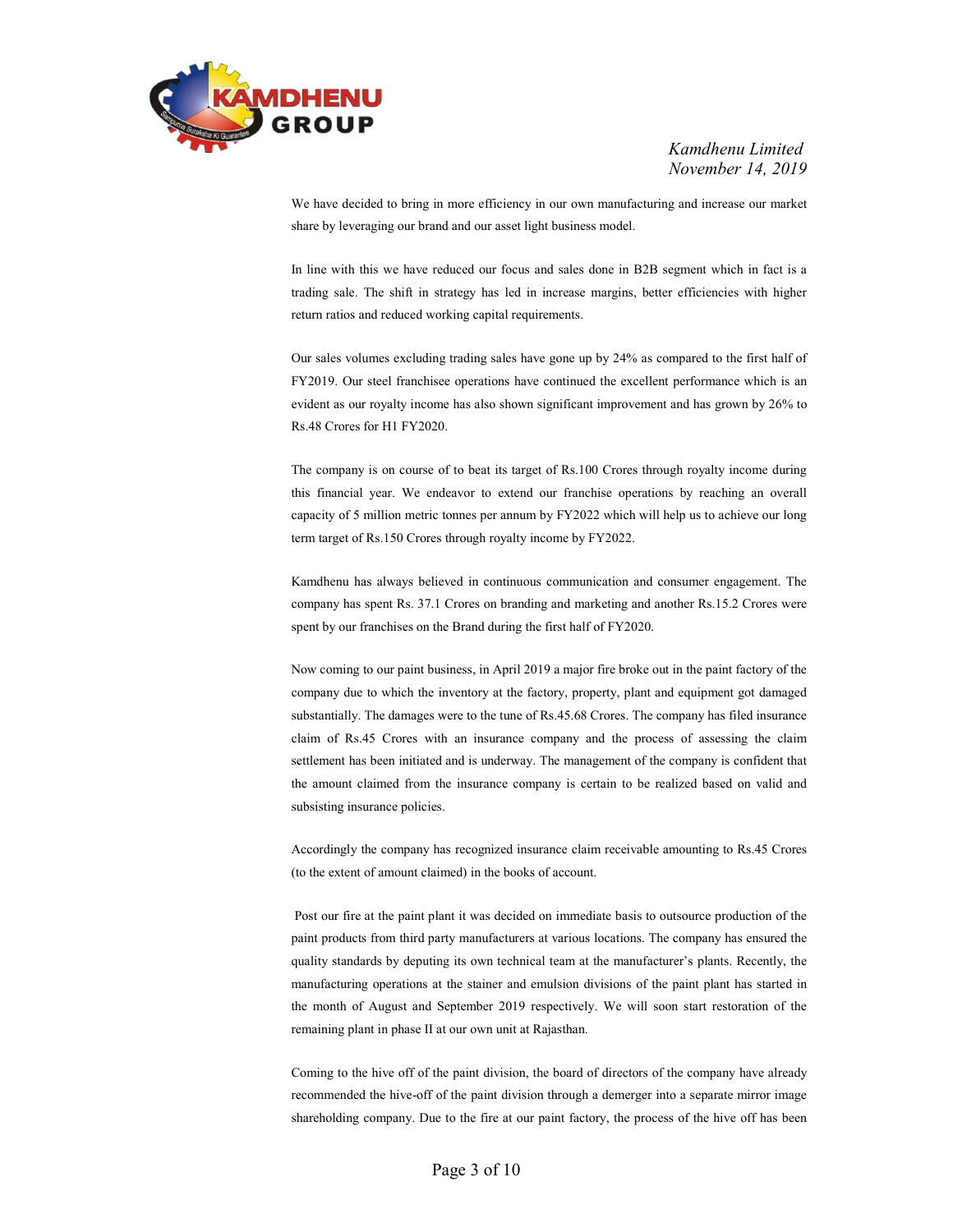

slightly delayed and we expect the hive off to be completed by the end of this financial year. This will result in independent and better management focus on both the businesses, better operational efficiencies and unlocking value by listing both as different companies.

 Now I would like to handover the line to Mr. Harish Agarwal to update on the financial performance of the company. Thank you.

Harish Agarwal: Thank you Sir. I will take you all through the financials of Q2 & H1 FY2020.

 First about the steel business, Despite of such slow down in the steel industry, our overall steel volume including franchisee route has increased by 17% to 12.6 lakh metric tonne as compared to 10.8 lakh metric tonne in H1 FY2019.

 Total brand turnover including franchisee was Rs. 5,519 Crores, which was slight de-growth of 2.4% as compared to Rs.5,657 Crores in H1 FY2019 mainly due to reduction in steel prices. Royalty income through franchisees up by 26% to Rs.47.7 Crores as compared to Rs.37.8 Crores in H1 FY2019.

 Profit before tax for that steel business grew by 8% to Rs.20.7 Crores as compared to Rs.19.1 Crores in H1 FY2019.

 Profit after tax for the steel business also grew by 43% to Rs.17.8 Crores as compared to Rs.12.4 Crores in H1FY2019.

While for Q2 FY2020:

The steel volume including franchise route has increased by 14.3% to 6.1 lakh metric tonnes in Q2 FY2020 as compared to 5.3 lakh metric tonne in Q2 FY2019. Total brand turnover including franchisee grew by 5.7% to Rs.2,890 Crores as compared to Rs.2,735 Crores in Q2 FY2019. The royalty income through franchisee is up by 23% to Rs.23.4 Crores as compared to Rs.18.9 Crores in Q2 FY2019. Profit before tax for that steel business stood at Rs.7.9 Crores.

 Profit after tax after for the steel business grew by 42% to Rs.8.3 Crores as compared to 5.8 Crores in Q2 FY2019.

 Since the last one year company has recouped its business strategy by reducing B2B trading sales and focus on improving efficiencies in own manufacturing and on franchise based business model which has led to increased margins and better efficiencies with higher ROE and ROCE. Our adjusted ROE of the steel business as of September 2019 stood at 25.3% and increase of 720 basis points from 18.1% in March 2019. Our ROCE stood at 26%, an increase of 160-basis points from 24.4% of March 2019.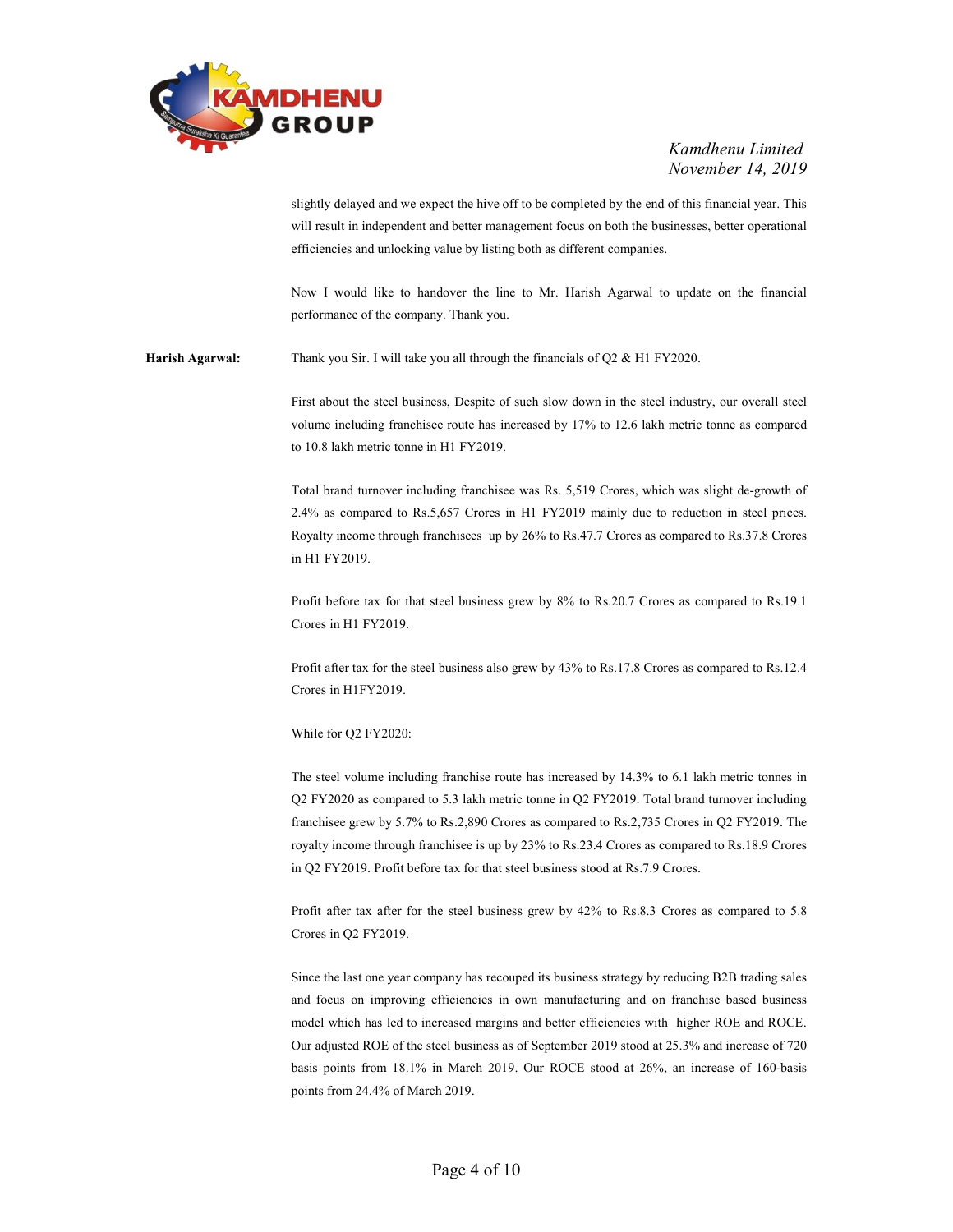

 Now coming to paint business, due to fire incident at our plant, the business was hampered and reported a turnover of Rs.86.1 crores with de-growth of 17.8% as compared to Rs.104.7 Crores for H1 FY2019. While for Q2 FY2020 paint turnover come at Rs.46.5 Crores which is de-growth of 15.9% on year-on-year basis; However, to meet to the substantial demand of our paint products and to reduce the impact of disruption of our manufacturing facilities, we outsourced the paint products at different locations in the country. Our quality standards though have remained the same even when manufactured at third party.

 In August 2019 we started manufacturing operation at our stainer division at the paint factory of Chopanki, Alwar, Rajasthan. Soon after that in September 2019 we even started manufacturing in our emulsion division. The positive impact will be seen in the next two quarters.

 We continue to spend behind our brand Kamdhenu and our total spend including franchise spends for H1 FY2020 stood at Rs.52.3 crores while for Q2 FY2020 it stood at Rs. 25.7 crores.

 Our return ratios have been continuously improving on account of increased efficiencies in the business. On overall business level, our adjusted ROE has improved by 80-basis point to 13.2% as on September 2019 mainly driven by profitability in the steel business. Our ROCE stands at 13.2% as of September 2019. We expect these to improve further going ahead.

With this, I would like to open the floor for questions and answers.

Moderator: Thank you. Ladies and gentlemen, we will now begin the question and answer session. Ladies and gentlemen, we will wait for a moment while the question queue assembles. The first question is from the line of Kunal Koladia from Anuva Capital. Please go ahead.

Kunal Koladia: Thanks for taking my question. Sir my question moreover pertains to the slowdown in demand. So I just want to know that what kind of volume growth we are expecting from the steel business including the franchises sales?

Satish Kumar Agarwal: In fact, every time we are growing with the pace of at least 20%. This time we have also grown up by 17% in spite of the slowdown in the industry. In the coming times we are expecting at least 20% growth over the previous year.

- Kunal Koladia: My major concern for asking this question is like even the slowdown in the real estate market right now and the overall economic slowdown, so are we witnessing any slowdown right now like for the quarter gone by or what do expect in the coming quarters for the same?
- Satish Kumar Agarwal: There will be improvement in the coming quarters which we are seeing but there will be pressure on the margins. As the price of the raw material has not decreased in the proportion to the decrease in the selling price so there is a pressure on the margin. But for the further demand, we are witnessing little bit growth in the quarters to come.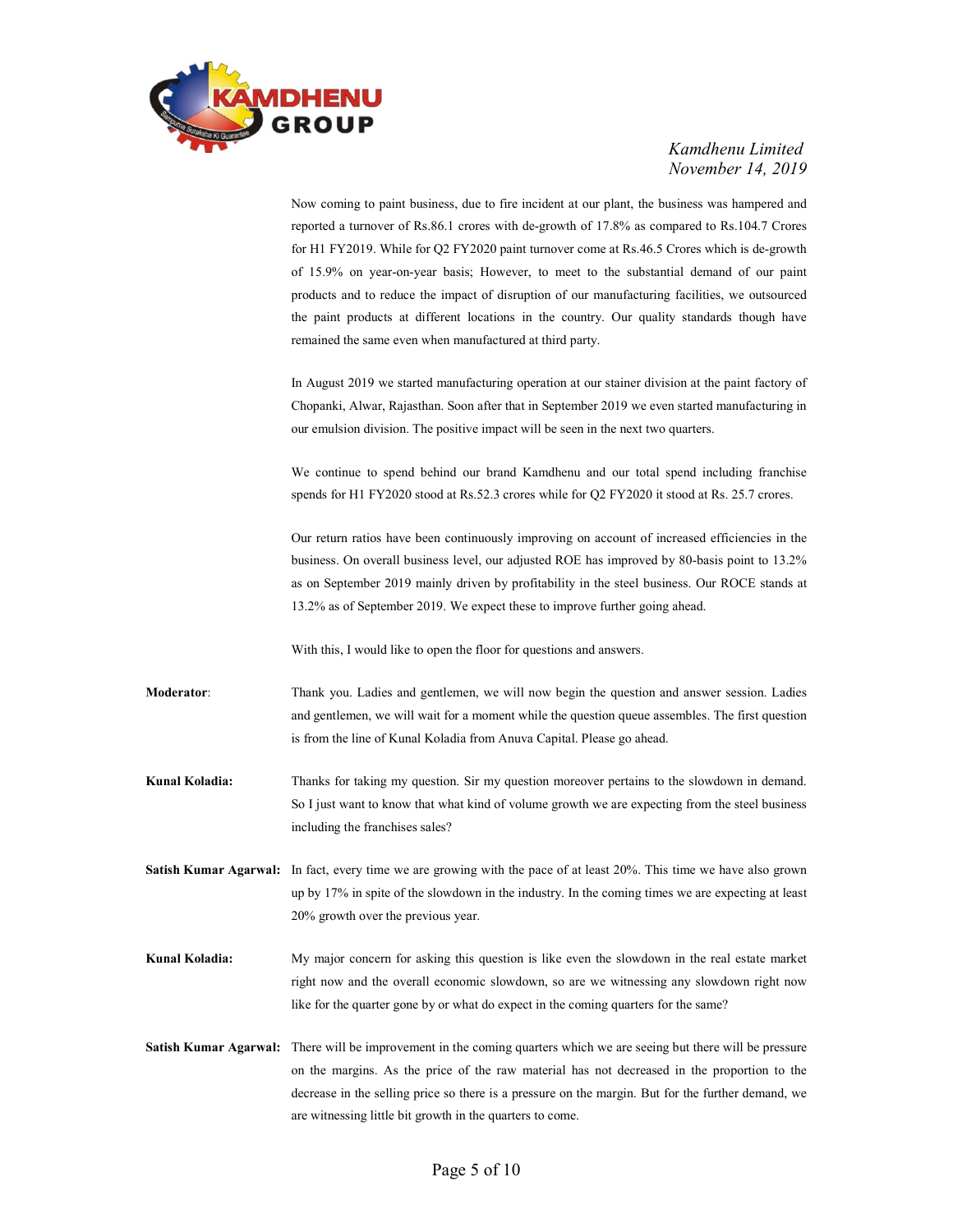

- Kunal Koladia: Sir like in the last quarter, we have seen flood situations in several parts of the country along with prolonged monsoon. So did it have any impact on our sales or from the franchisee business or any problem as such?
- Satish Kumar Agarwal: No, we are not seeing any major problem and even we have not faced any problem. But if you there was a few, then too you can see our result we have achieved a growth of 17% in the volumes.

Kunal Koladia: What are the current prices of our TMT per ton and are they expected to be in same range going ahead? What are the trends you are seeing in its sale?

- Satish Kumar Agarwal: Mr. Kunal right now the prices for the TMT is running at around Rs.40,000 a tonne and as you just asked earlier because of flood, definitely the result would have been much better. Most of the country was facing the flood situation and after that the company has achieved a growth of 17% otherwise would have done much better. Definitely the prices which I think these are the lowest prices at the moment. Effective from November onwards, we feel that the prices will pickup but not very fast may be slowly as the demand will increase., But as you understand that the total economic slowdown is there even in the infrastructure sector or any other sector, so definitely the effect of all those things are there on each and every company, on each and every segment, but still we hope our company will do much better in the next half than the first half..
- Kunal Koladia: Rs.40,000 per tonne the price which mentioned are those, our prices, because I assume that Kamdhenu brand commands a premium of around Rs.2,500 to Rs.3,000 per tonne. So are these our prices which are prevailing in the market and general.
- Satish Kumar Agarwal: Whenever we talk about the prices of Kamdhenu, it is understood that they command a premium of Rs.2,000 to Rs.3,000 depending on various parts of the country and that is inclusive of the demand. The other brands are selling at lower price of less than Rs.2,000 or Rs.2,500 in the different parts of the country.
- Kunal Koladia: Recently we have seen that government is having a lot of push to the affordable housing segment, so how do you see the demand coming from that area in TMT sector. If you can throw some light on that?
- Satish Kumar Agarwal: Mr. Kunal, first of all, I would like to tell that once the demand is slow in the market, there is more dependency on a brand. That way whenever the demand is lean in the market, Kamdhenu brand is much more needed by each and everyone, apart from franchisee even the other units are very keen to have the Kamdhenu brand. Definitely that enables us to grow similarly and only in the affordable segment, I think it cannot drive the market. All the segments need to be simultaneously growing, may be it any sector, or be it in terms of the housing or affordable housing, so there are so many reasons everywhere and it is necessary that there is growth. But I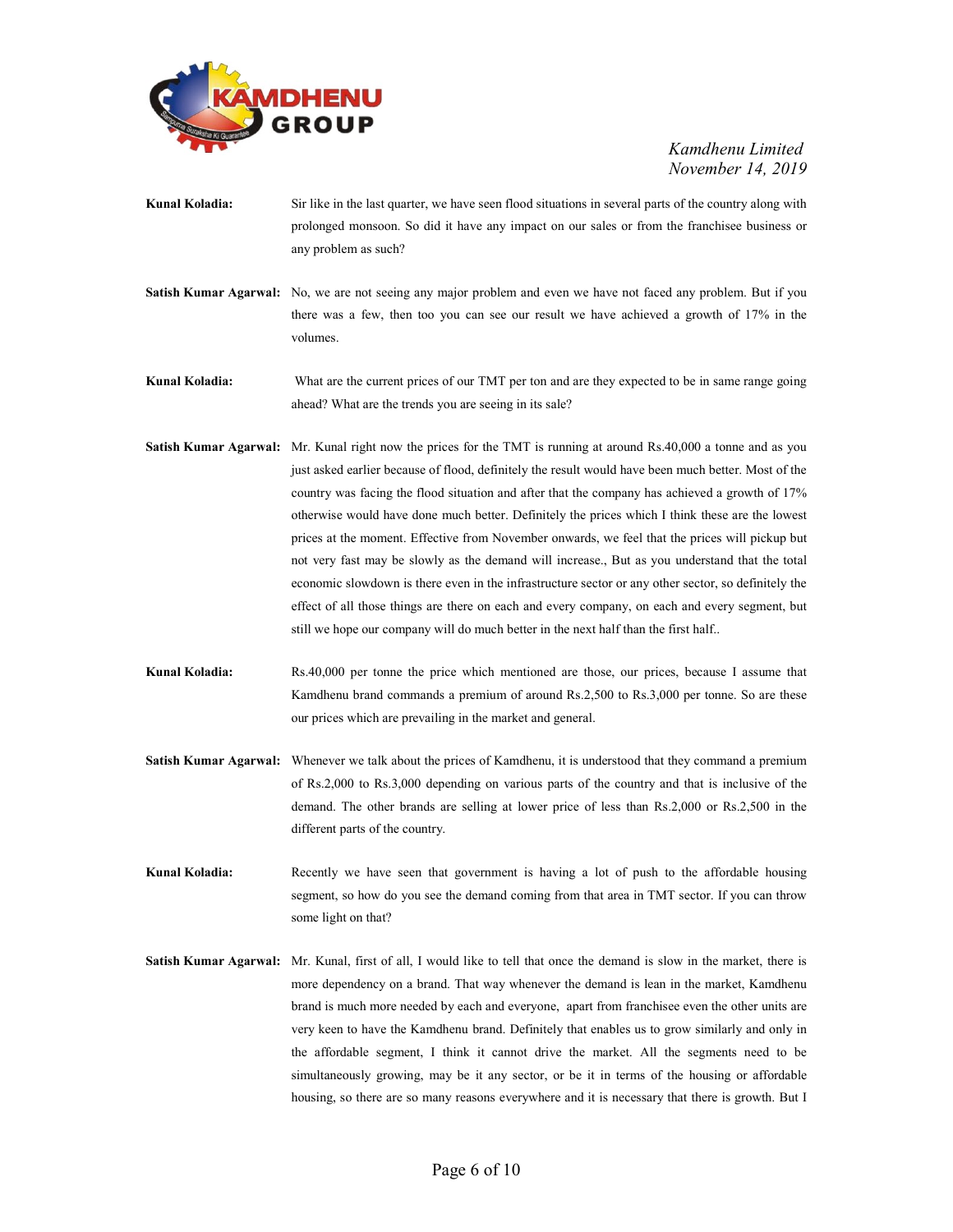

think our business model or franchisee business with the brand leverage is our greatest strength in a retail and distribution network across the country, will lead the demand and we would like to capture our share in the market demand.

Kunal Koladia: Thank you that is all from my side. Thank you and all the best.

Moderator: Thank you. The next question is from the line of Vijay Sarda from Crescita Investment. Please go ahead.

- Vijay Sarda: Congrats on good set of numbers. Just wanted to get more clarity in terms of the paint division. What is the update on the paint division, in terms of the insurance claim and what is the update post the fire? Have you started the facility again and do we normalize the production from this quarter onward and what is the status there? Secondly in terms of the growth if I see most of the paint companies they have grown from high single digit to meeting kind of growth, whereas are left out of this, because of the problem of the fire and all that. So do we feel that we will be able to cover up for these in the next half?
- Satish Kumar Agarwal: Sardaji, the question that you asked, in the first six months we had disturbance in sales. We had started with the outsourcing of paints from Udaipur and Noida and in August, we partially started at our stainer division and in September month, we had started with the emulsion division in our plant. Also, I would like to share that in the month of October,2019 we have sold around Rs.30 Crores worth of products. We already have so much capacity in our plant including the two outsourced units, with that we think that in the next six months that is in H2 2020 and the current year targets which we had targeted, we will definitely be able to cover in the next six months. But our main motive is that the deficits which we had for the past six months we should be able to cover it as soon as possible. Hopefully we should factor this as we are currently able to operate at about 70% of the building and for remaining 30% we will have to demolish the building and we have to construct it. That will take another four to five months, but from the 70% capacity which is there, we are making the high end products. We make sure that the shortfall which is there, we should be able to cover it as soon as possible and the targets which we have projected for the second half, we will definitely achieve it.
- Vijay Sarda: Any update on the insurance claim?

Satish Kumar Agarwal: For certain stocks of the building and machineries, we have submitted and lodged that with the insurance company. They are processing it and the reports related to the fire incident which have come from the forensic labs, from the police, from the fire departments all those reports have come in our favour. I think now the company will pursue it at fast pace and we are also pressurizing them so that it is settled quickly. It will be good and we are going to claim the investments which we have done as the final bills have come to us. I think by December we should be able to submit all the bills to the insurance companies.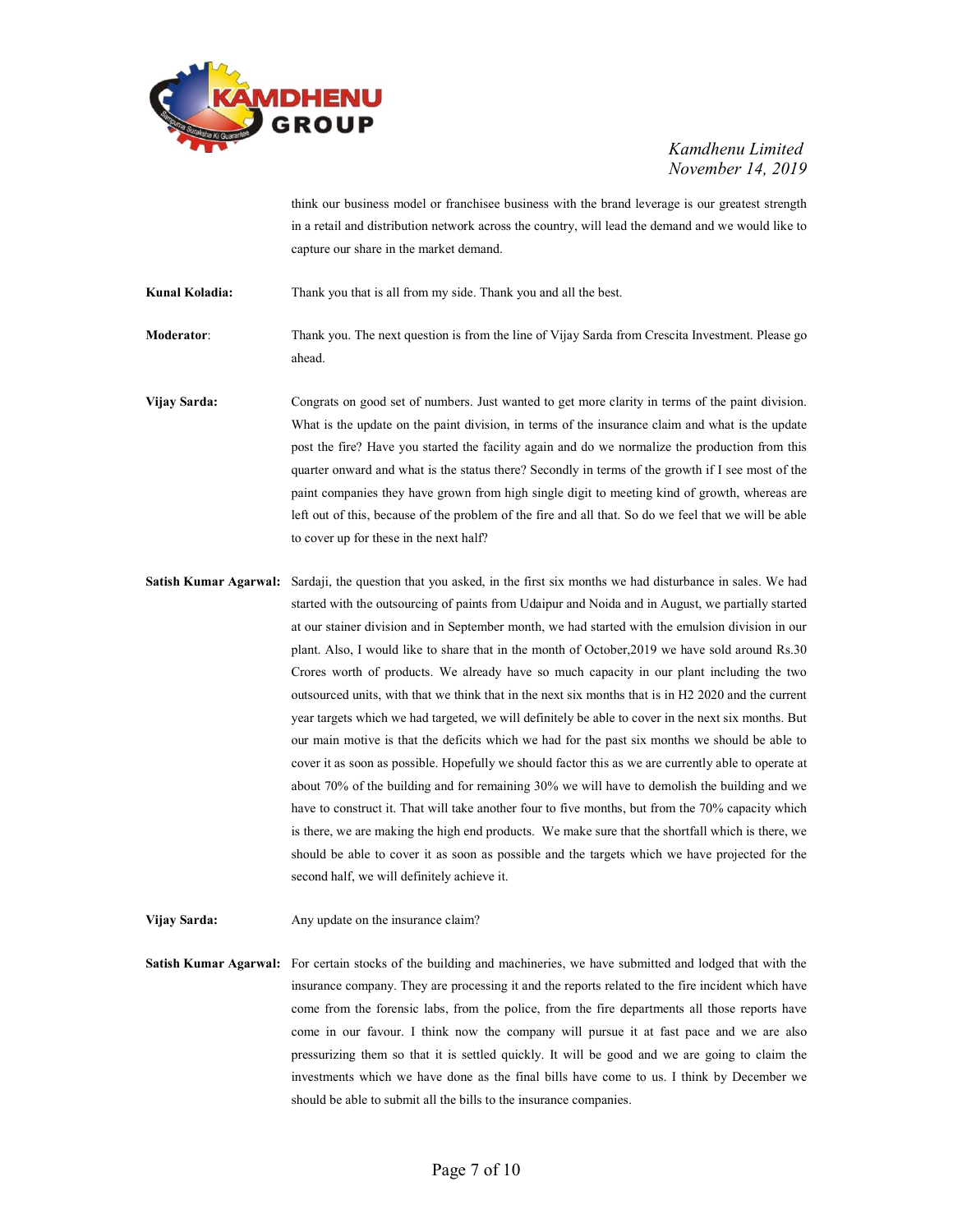

- Vijay Sarda: In the current scenario where everyone is talking about extended monsoon and all that which were impacting the overall sales, so according to you, since our sales has improved by 17%, going forward do you feel the sale buoyancy will improve from here on or do you think that it will be at  $~18\%$ -20% growth?
- Satish Kumar Agarwal: As per the brand, we have been able to achieve 17% growth in sales. Also if we see, sales has improved at our own manufacturing capacity.. But unfortunately since the prices fell to Rs.5,000 to Rs.6,000 in this period, then there is a pressure on the margins and also in our own manufacturing there was pressure on the margins. But for franchisee business, whatever sales we were able to sell, in that our royalty income has remained intact and you can see that it is growing. Last year we had a target of Rs.100 Crores, hopefully we will be able to achieve it in March.
- Vijay Sarda: How many of the new franchisee have we added in this quarter.
- Satish Kumar Agarwal: We are not adding the new franchisee. We are doing expansion on the existing franchisee.
- Vijay Sarda: Only for expansion and that is why we are seeing the growth.
- Satish Kumar Agarwal: Yes.
- Vijay Sarda: Thank you.

Moderator: Thank you. The next question is from the line of Ritesh Bafna RB Securities. Please go ahead.

- Ritesh Bafna: Good evening Sir. Thank you for the opportunity. Congratulations for a good set of numbers in your challenging time. Sir I have a couple of questions. First of all with respect to our TMT bars, can you just highlight what is the current market size of the TMT bars in the retail segment and in that segment if you can share what is the organized and unorganized breakup? How has the share of the organized grown over the period after the implementation of GST, if you could throw some light on that? Who are our main competitors in this segment especially in the retail space?
- Satish Kumar Agarwal: I think we have three, four questions integrated in one question. Right now the prices are the lowest price in the market and the price of our Brand in the market is Rs.40,000 a tonne, earlier the prices were to the tune of Rs.47,000 to Rs.48,000 a tonne, that way the prices have reduced by Rs.6000 - Rs.7000 a tonne at least. Definitely the margin pressure is there everywhere. Secondly, in infrastructure sector, the growth is hardly 5%-6% but the company is planning a regular growth of more than 20%. We could achieve 17% in spite of the worst period during the month of July to September 2019 which had excessive flood across country and as the sales pressure was there But just because of our leverage of Kamdhenu brand and our very strong retail marketing network, we could achieve these numbers and hopefully we will achieve the full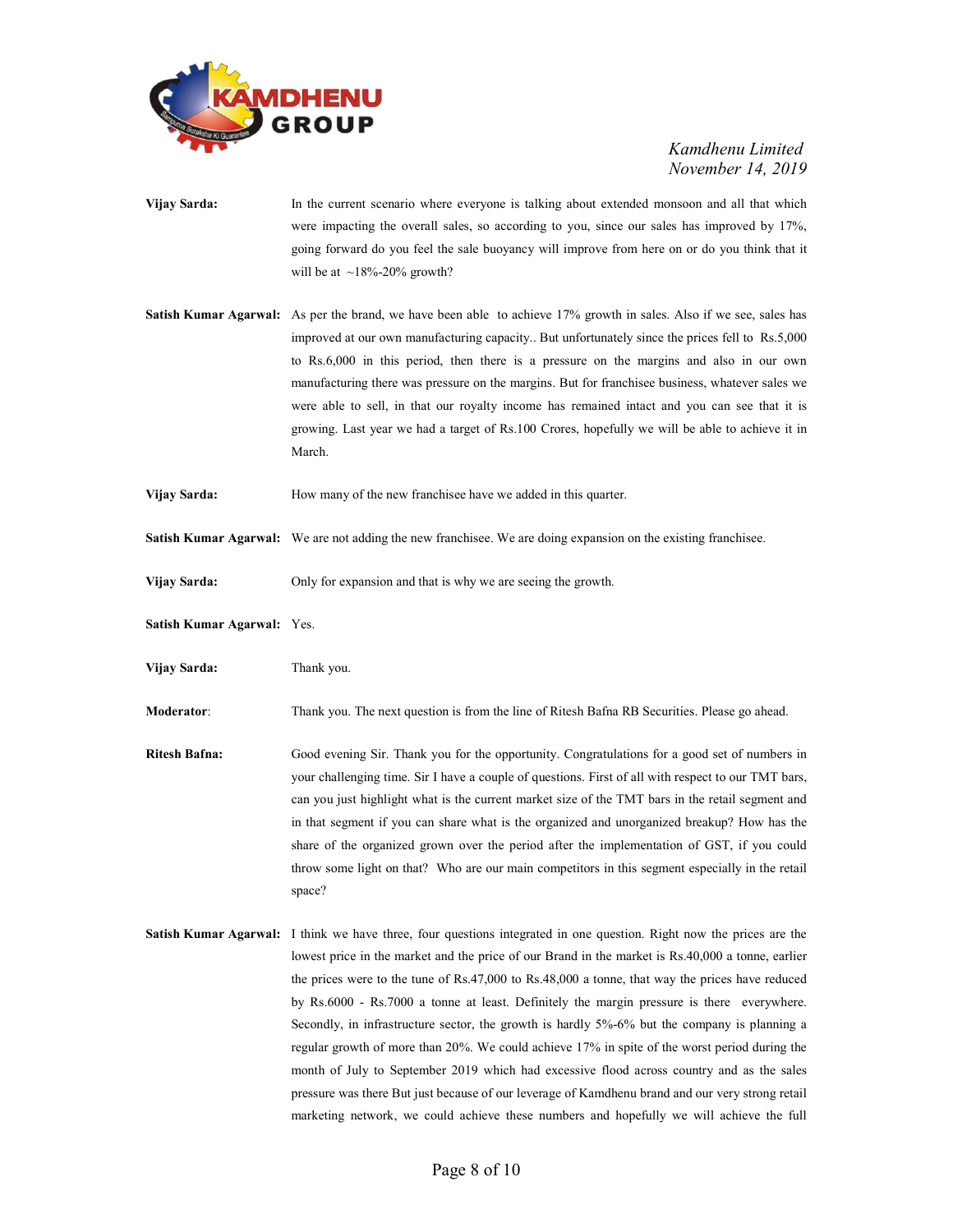

numbers which we have planned for the current year by second half. Hopefully for the overall growth throughout the year, we will be aiming to clock at the rate of 20% or much more.

Ritesh Bafna: Okay, but Sir here I just want to ask that what is the total size of the market of the TMT bars, can you just enlighten me on this. How much big is the market and how much is our share in it?

Satish Kumar Agarwal: It is tough to make an exact prediction on the overall market, but the branded products which are sold by the retailers in that we have Tata Steel, Kamdhenu, and other local players. There are many regional brands coming in. I think it is almost about 1.5 Crores tonnes of market which are of branded and there are many substandard products which are sold in the market. So, I think we sell around 27-28 lakh tonnes of products of Kamdhenu brand. We are almost commanding more than 20% share of the retail market. Tata Steel hardly sells about 10 lakh tonnes but Kamdhenu was able to do about ~28 lakh MT worth of orders.

- Ritesh Bafna: Can I expect Tata Steel is our close competition in this business?
- Satish Kumar Agarwal: Nearest and the closest competition, but they also appreciate the working of Kamdhenu. They also recognize us as the biggest competitor
- Ritesh Bafna: Okay noted that, Sir how has the organized market share increased post the implementation of GST? It was expected that the organized market shall grow so has there anything happened on ground?
- Satish Kumar Agarwal: Yes, yes definitely. If you see our growth rate over the last two years, in the last year we had sold about 23 lakh tonnes, so as compared to this, it was about 15-16 lakhs tonnes before the pre-GST. We are planning about 26-27 lakhs tonnes this year, out of which 12.5 lakh tonnes sales has been done in the first half. GST has played crucial role in terms of players moving from unorganized to organized segment. So I think the GST has played a great role in the growth of Kamdhenu. Our royalty was Rs. 84 crores previously and this year we are planning to achieve about Rs. 100 Crores and I think the GST has played a great role in the growth of Kamdhenu.

Ritesh Bafna: That was helpful. Sir my last question, can you just throw some light on our royalty income of the steel business? How has the growth been there in that business and how does this business look for the second half of FY2020?

- Satish Kumar Agarwal: I think the growth rate would be much better than the first half, definitely.
- Ritesh Bafna: Okay and what will be the major driver for this growth?
- Satish Kumar Agarwal: Ultimately the demand is a major driver and once the demand is there, we can pull the demand just because of our brand and distribution network.